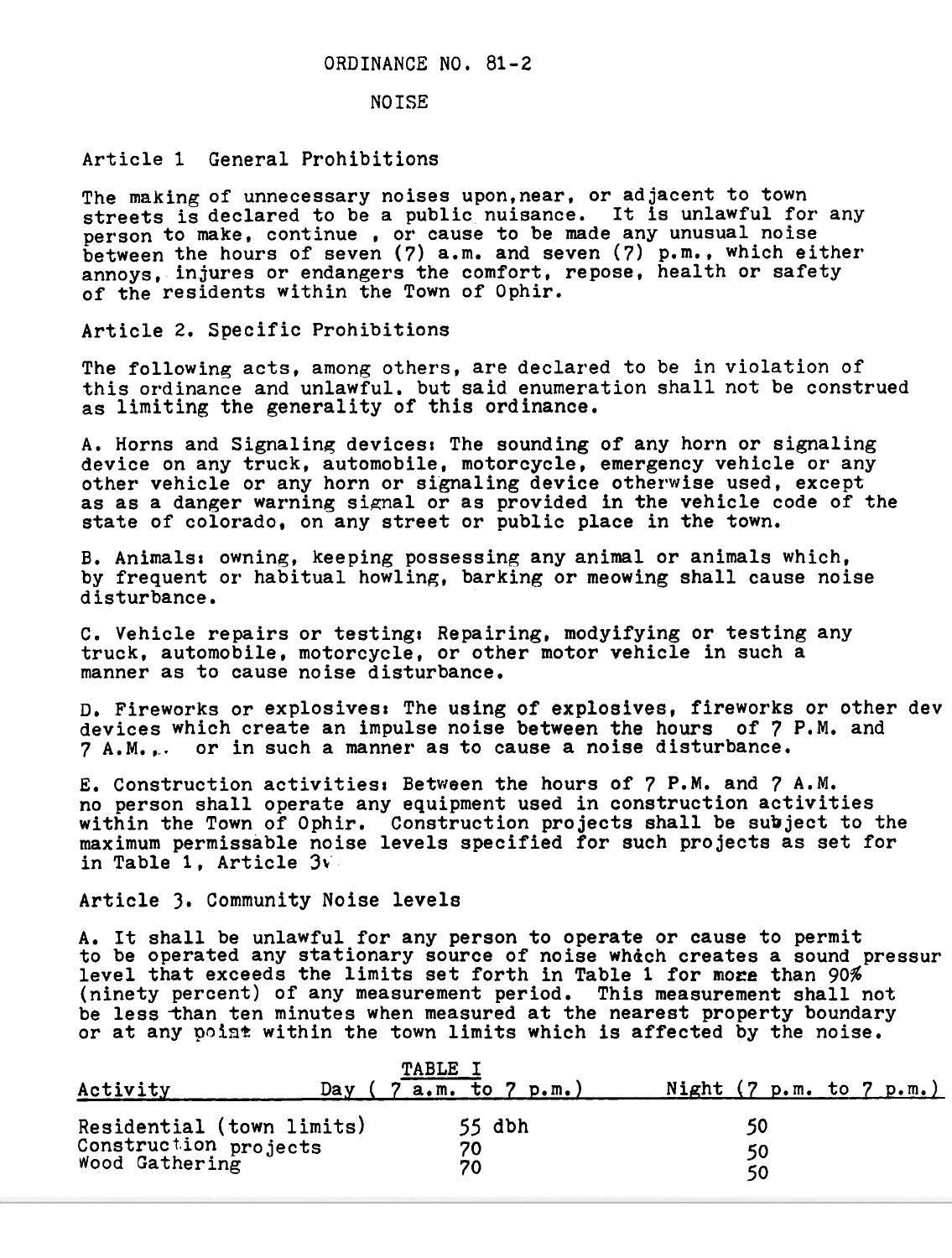Noise Ordinance Page 2 81-2

Article 3. Continued

B. Correction for character of sound: It shall be unlawful for any perso to operate or cause to permit to be operated any stationary source of noise which emits a pure tone, cyclically varying noise or repetiti varying noise wich exceeds 5 dB (A) less than the limits set in Table 1.

Article 4. Motor vehicle noise levels

A. It shall be unlawful for any person to drive or move, within this municipality, any motor vehicle which emits a sound pressure level in excess of the dB(A) established in Table 2. of this section. Noise from a motor vehicle within the public right-of -way shall be measured at a distance of at least twenty five feet from the near side of the nearest traffic lane being monitored and at a height of at least four (4) feet above the immediate surrounding surface. Noise from a motor vehicle which is located other than within a public right-of-way shall be measured at a distance of at least twenty-five (25) feet from said vehicle and at a height of at least four  $(4)$  feet above the immediate surrounding surface.

Table 2

Vehicle Class 25 feet

Any vehicle greater than 7. 000 lbs. , manufacturer's gross weight. 82 Any Motorcycle Any other motor vehicle 80 80

B. Exemption: Equipment used expressly for residential home construct shall not be subject to the conditions of these noise levels between the hours of 7 a.m. and 9 p.m. Equipment used for snow removal and wood gathering shall also be exempt from the conditions of these noise leve between the hours of 7 a.m. and 9 p.m.

Article 5. Additional provisions

A. Whenever in any section of this ordinance the doing of any act is required, prohibited, or declared to be unlawful and no definite penalty is provided for a violation thereof, any person, firm or corporation who shall be convicted of a violation of any such section, shall, for each offense, be fined a sum of not more than \$300.00 (three hundred dollars) Each day (24 hour period) which above mentioned violation exists or continues constitutes a separate offense.

B. Confiscation of evidence. In any case in which a summons and complaint is issued for violation of this ordinance, the noise producing device involved may be seized and held for use as evidence at trial.

- C. Permits: Applications for a permit for relief from the provisions of this ordinance may be made to the General Assembly of the Town of Qphir.

Introduced, Read and passed on first reading by'the General Assembly on March 22,1981.

The Ordinance was published as required in the Telluride Times

 $\alpha$  Socond reading was held on August 18, 1981, at which the ordinar